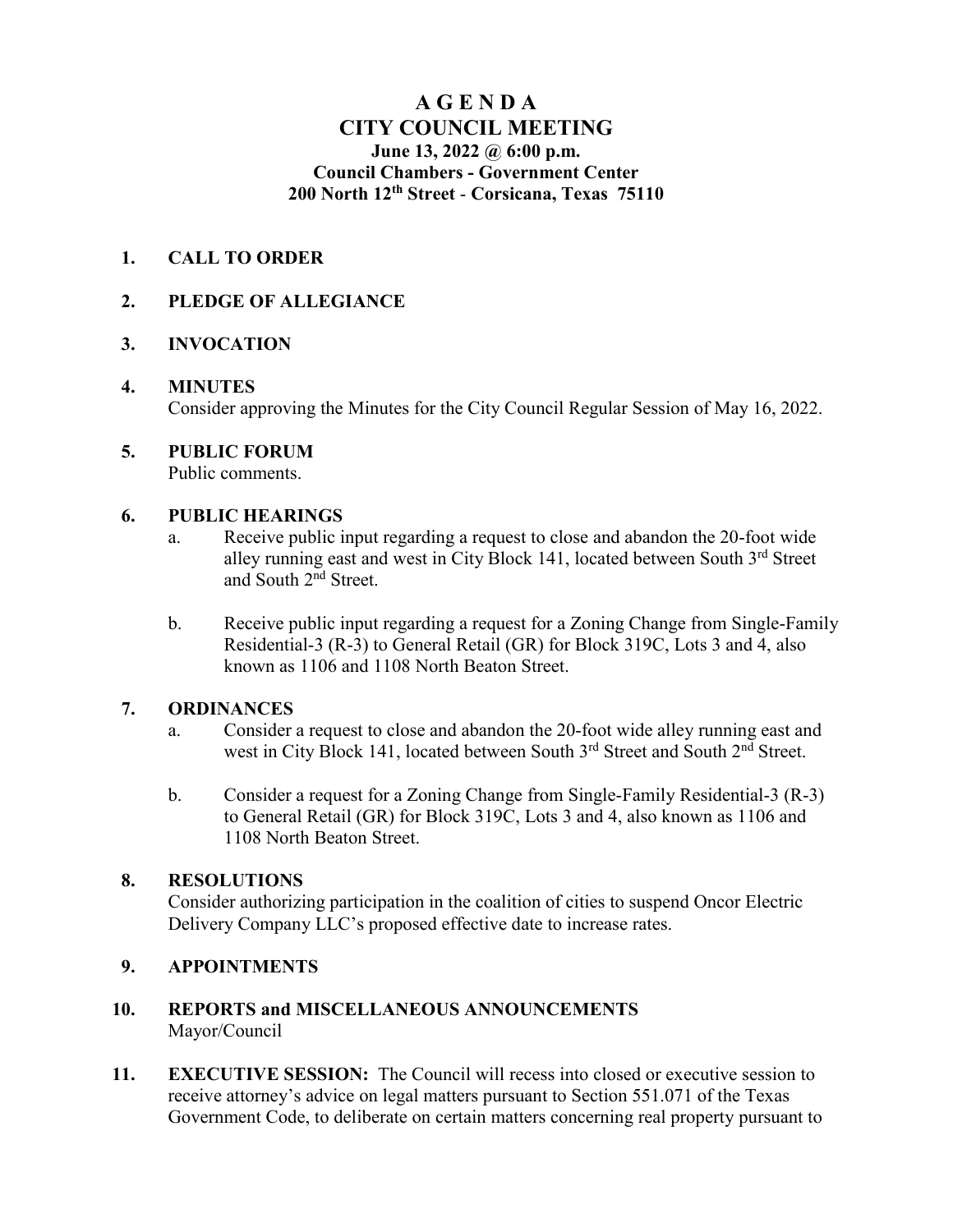Section 551.072 of the Texas Government Code, and to discuss economic development negotiations pursuant to Section 551.087 of the Texas Government Code.

**12. RETURN TO OPEN SESSION:** The Council will consider and act upon items discussed under Executive Session, as necessary.

#### **13. ADJOURN**

#### \*\*\*\*\*\*\*\*\*\*\*\*\*\*\*

# **FOLLOWING ARE INSTRUCTIONS TO VIEW THE MEETING BY LIVE BROADCAST ON THE CITY'S WEBSITE AND TO PARTICIPATE BY TELEPHONE OR TELECONFERENCE:**

• The meeting can be joined by teleconference using the link below. You may also call in and listen to the audio by telephone using the toll-free number below.

#### **Please join the meeting from your computer, tablet, or smartphone.**

<https://global.gotomeeting.com/join/707244013>

You can also dial in using your phone. (For supported devices, tap a one-touch number below to join instantly.)

United States (Toll Free): 1 866 899 4679 - One-touch: tel:+18668994679,,707244013#

United States: +1 (312) 757-3119 - One-touch: tel:+13127573119,,707244013#

Access Code: 707-244-013

New to GoToMeeting? Get the app now and be ready when your first meeting starts: <https://global.gotomeeting.com/install/707244013>

• The live broadcast of the meeting can be viewed on the City of Corsicana website at:

[www.cityofcorsicana.com](http://www.cityofcorsicana.com/) Choose "Broadcasts" Under "Live Broadcasts Meetings" – --- Click on "City Council Meeting" to view the meeting. (Recorded meetings can also be viewed any time after the meeting at this same location.)